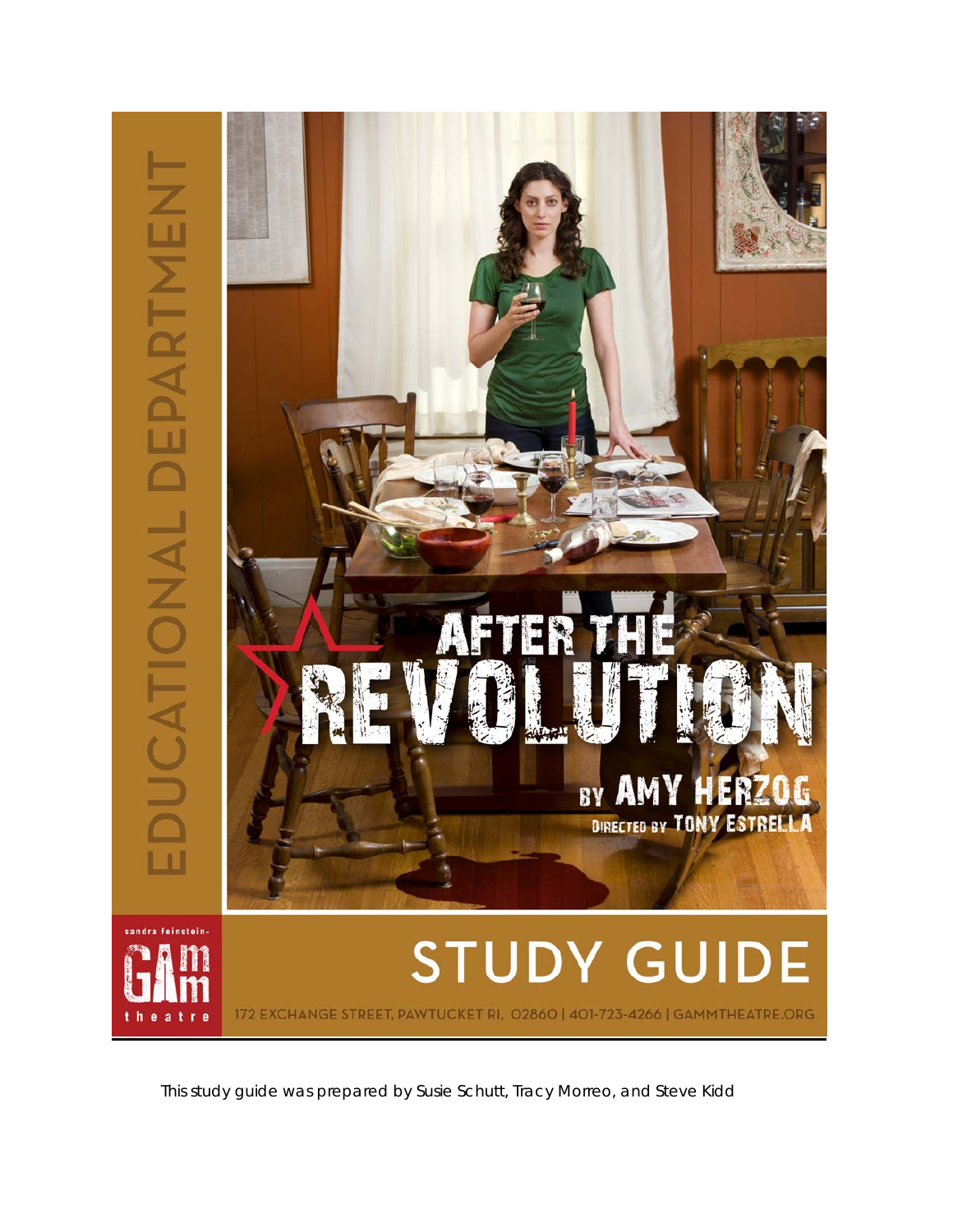## **Table of Contents**

| Prologue:       | Introduction:<br>-Note from Education Director, Steve Kidd<br>-Using This Study Guide in Your Classroom<br>-Benefits of Core Prep visits |
|-----------------|------------------------------------------------------------------------------------------------------------------------------------------|
| Act I:          | Theatre Audience Etiquette                                                                                                               |
| Act II:         | Amy Herzog and After the Revolution                                                                                                      |
| <b>Act III:</b> | Our Production:<br>-From the Director, Tony Estrella<br>-Dramaturgical Notes, Jennifer Madden                                            |
| <b>Act IV:</b>  | Background, Themes & Questions for Discussion:<br>-Communism and McCarthyism<br>-After the Revolution and The Crucible                   |
| <b>Act V:</b>   | Activities for the classroom:<br>-Personal Writing<br>-Word Images                                                                       |
| Epilogue:       | Thank you!<br>How to learn more through The Gamm                                                                                         |

*We thank the following organizations for their support of PLAY in our 28th Season: A Community Development Block Grant (City of Pawtucket), The Rhode Island Foundation, the Rhode Island State Council for the Arts, The Collette Foundation, and Bank of America (as of August 8th, 2012).*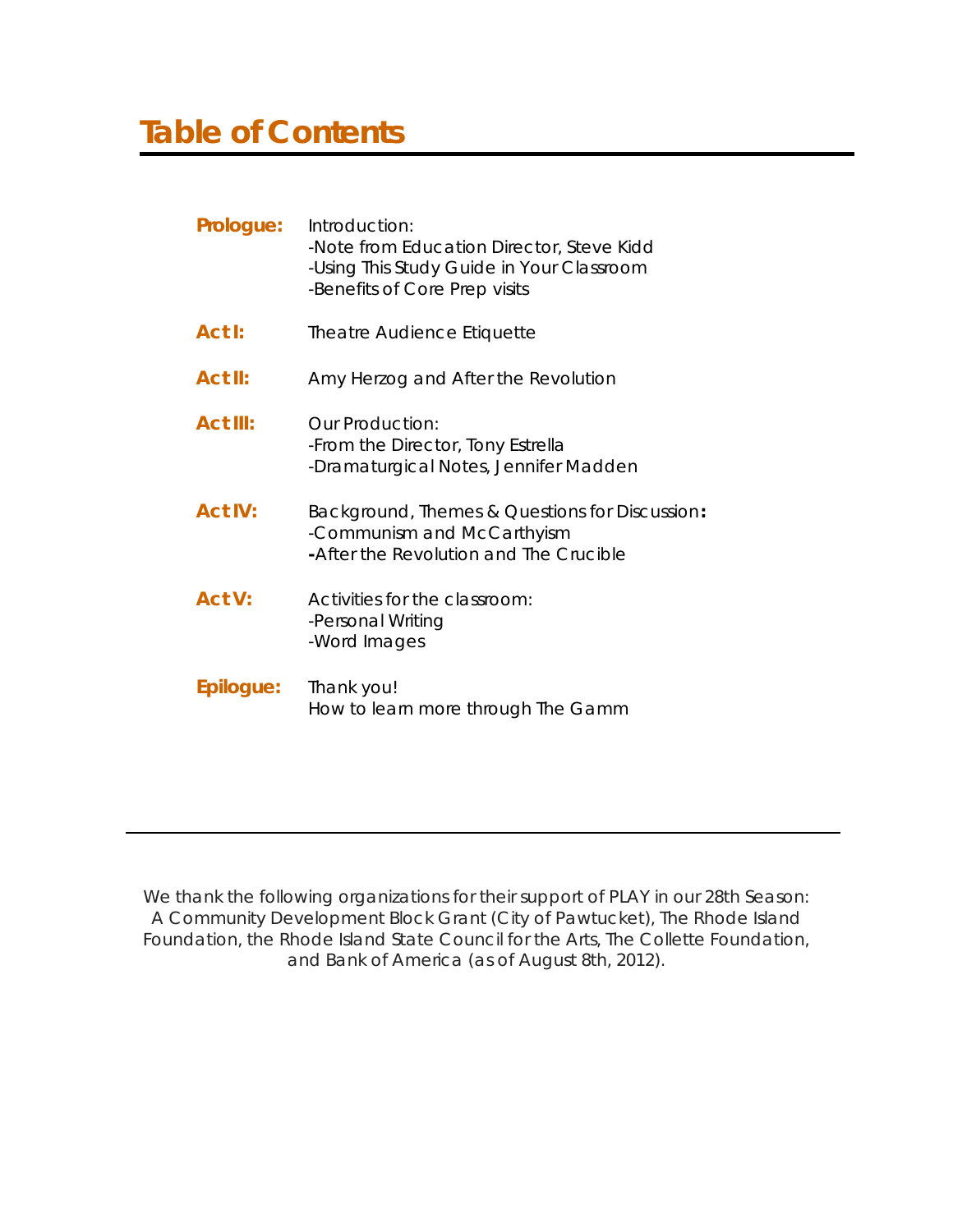## **Prologue**

Dear Educator,

The Sandra Feinstein-Gamm Theatre is pleased to offer you this study guide to share with your students designed to prepare them for our production of *After the Revolution* by Amy Herzog.

This Study Guide is broken into five acts. In the first act, you will find a few more reminders for you and your students about the nature of performance and what is expected of all audience members attending the theatre. In the second act, you will find a biography of Herzog, the history of the play, and a breakdown of the characters. In Act Three, Director Tony Estrella articulates his vision and ideas behind our production. Act Four examines the dominant themes in *After the Revolution* and includes ways to integrate the production into your curriculum. Our Study Guide closes with Act Five, which offers activities for the classroom. At the end of our study guide, you will be able to find information on how to learn more about The Gamm's Educational offerings.

As part of our Stage-to-School program, I would like to offer a workshop with your classroom/school before your visit to The Gamm in order to help prepare your students for the play. In these workshops, I will not only discuss the play and the concept(s) in our production, but I will also get students out of their seats and up on their feet engaging in the themes, motifs and language of the play. This type of kinesthetic engagement with language and literature ensures students a deep comprehension and the sort of text-to-self connection that encourages students to invest in reading and literacy-learning.

Much of this work was discovered, developed and inspired by the ArtsLiteracy Project at Brown University. I personally had the good fortune to work with "ArtsLit" and the strategies and models for learning developed by the organization continue to serve as a foundational pedagogical tool for all Gamm Education programming.

Some benefits of ArtsLiteracy learning include:

- **Community Building in Your Classroom** (Applied Learning New Standards: A1; A2; A5)
- **Inspiration and Background on the Artist** (English Language Arts New Standards: E1; E2; E3; E5; E6; Applied Learning New Standards: A2; A3; A5)
- **Entering and Comprehending Text** (English Language Arts Standards: E1; E2; E3; E5)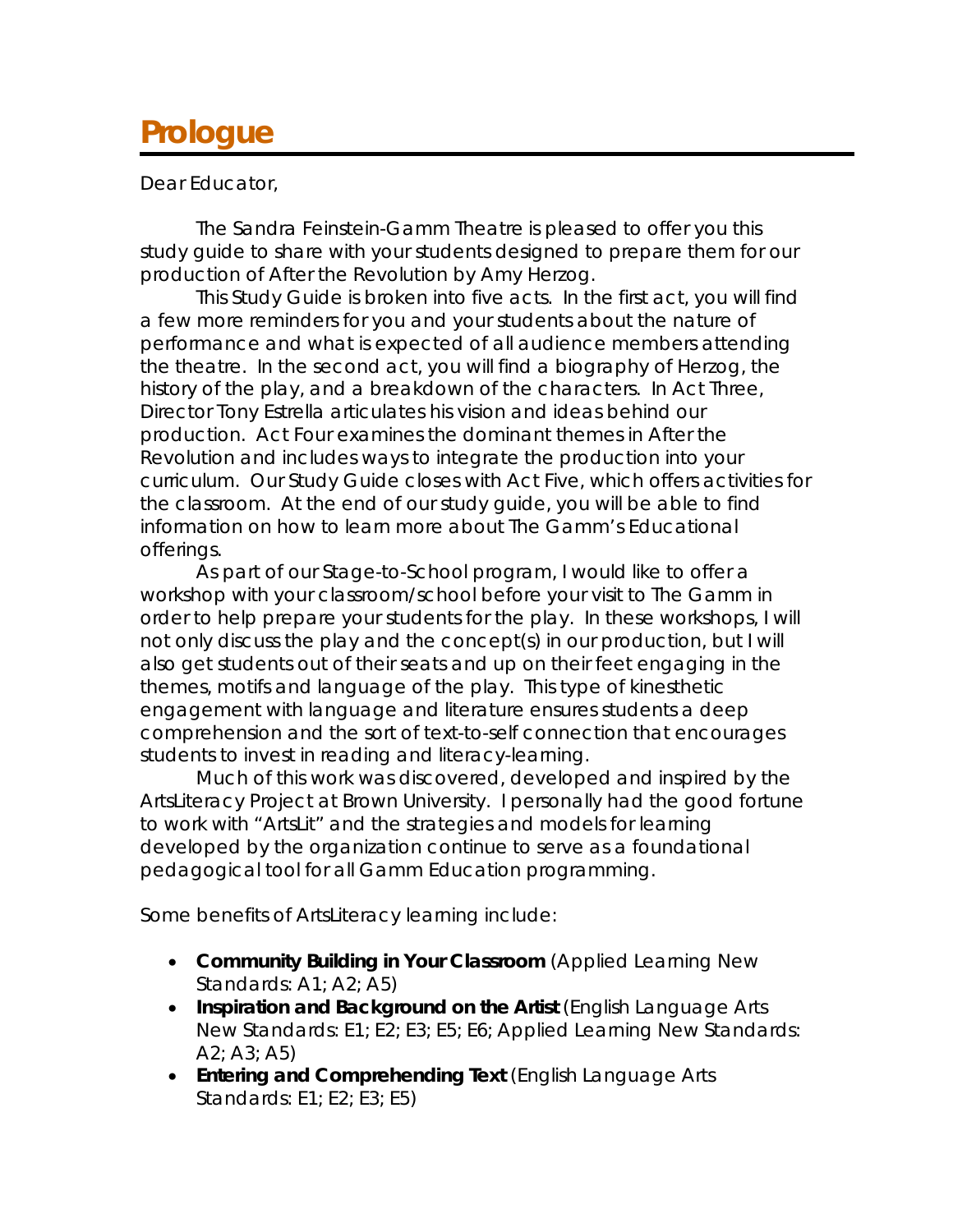- **Creating Text for Performance** (English Language Arts Standards: E1;  $E2; E3; E5)$
- **Performing in Your Class** (Applied Learning Standards: A1; A2; A3;  $A_1$ ; A5)
- **Reflecting on Your Performance** (E2; E3; A1; A2; A5)

Moreover, the New England Common Assessment Program (NECAP) has developed GSE's (Grade Span Expectations) and GLE's (Grade Level Expectations) to help "capture the "big ideas" of reading that can be assessed."

We believe that all of our Literacy through Performance work helps to develop the following literacy skills.

### **WRITING**

- W-2: Writing in Response to Literary Text (showing understanding of ideas in a text). A "text" covers not only books and plays, but film and other kinds of media.
- W-3: Making Analytical judgments about text (how good was it? What stuck out?)
- W-4: Creating a Storyline
- W-5: Applying Narrative Strategies (how did they tell the story?)
- W-14: Reflective Essay

## **ORAL COMMUNICATION**

- OC-1: Interactive Listening (how well students listen; how much information they pick up hearing something once – asking a student to write a comprehensive account of a play certainly works)
- OC-2: Making Presentations (each senior in Rhode Island will be asked to put on a senior exhibition, capstone project or portfolio that includes a public demonstration on a particular subject. Learning about public performance is an obvious tie-in).

## **READING**

- R-4: Initial Understanding of Literary Texts (where is the climax in a story? How would you set this play in contemporary society?)
- R-5: Analysis and Interpretation of Literary Text/Citing Evidence
- R-11: Reading Fluency and Accuracy (part of the benefits of reading a script out over and over in rehearsal is an increase in reading fluency and accuracy)

Please see more exercises and strategies for ArtsLiteracy learning at www.artslit.org. We would love to hear from you about your experiences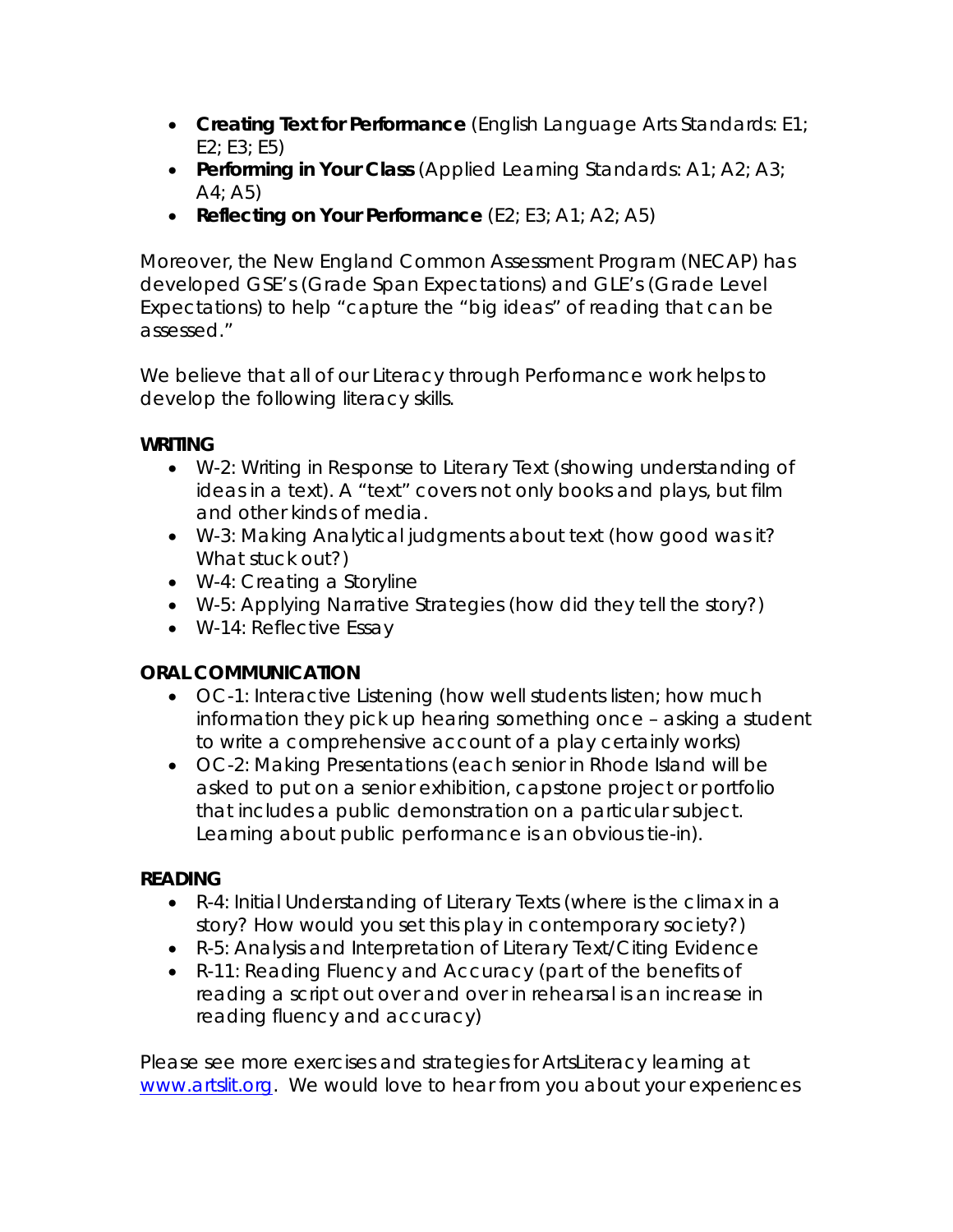using this study guide. It is a great help to us as we build on our education program from year to year.

Steve Kidd Resident Actor/Education Director The Sandra Feinstein-Gamm Theatre

# **ACT I: Theatre Audience Etiquette**

What is so exciting about attending the theatre - especially in a smaller space such as the Gamm - is that it is live! Live theatre is different from other forms of entertainment; unlike film and television you are encouraged to pay close attention and actively engage your imagination.

You are mere feet (and sometimes inches!) away from the actors. Thus, you the audience, play an active role in the experience. The actors can see and hear you and any distracting behavior (talking, text messaging, unwrapping candy, the ringing of cell phones, etc) can affect the actor's concentration, disrupt the performance, and ruin the experience for other audience members. So we ask that you refrain from talking during a performance, but welcome your applause and laughter. Thank you!

## **The Nature of Performance**

Controversial British playwright Sarah Kane once observed: "There's always going to be a relationship between the material and that audience that you don't really get with a film… People can walk out or change channels or whatever; it doesn't make any difference to the performance… It's a completely reciprocal relationship between the play and the audience."

The performance you see will never be precisely the same, for it will never have the same audience; every performance is unique. Theatre scholar Robert Cohen observed the essential paradox of live performance:

- It is unique to the moment, yet it is repeatable.
- It is spontaneous, yet it is rehearsed.
- It is participatory, yet it is presented.
- It is real, yet it is simulated.
- The actors are themselves, yet they are characters.
- The audience is involved, yet it remains apart.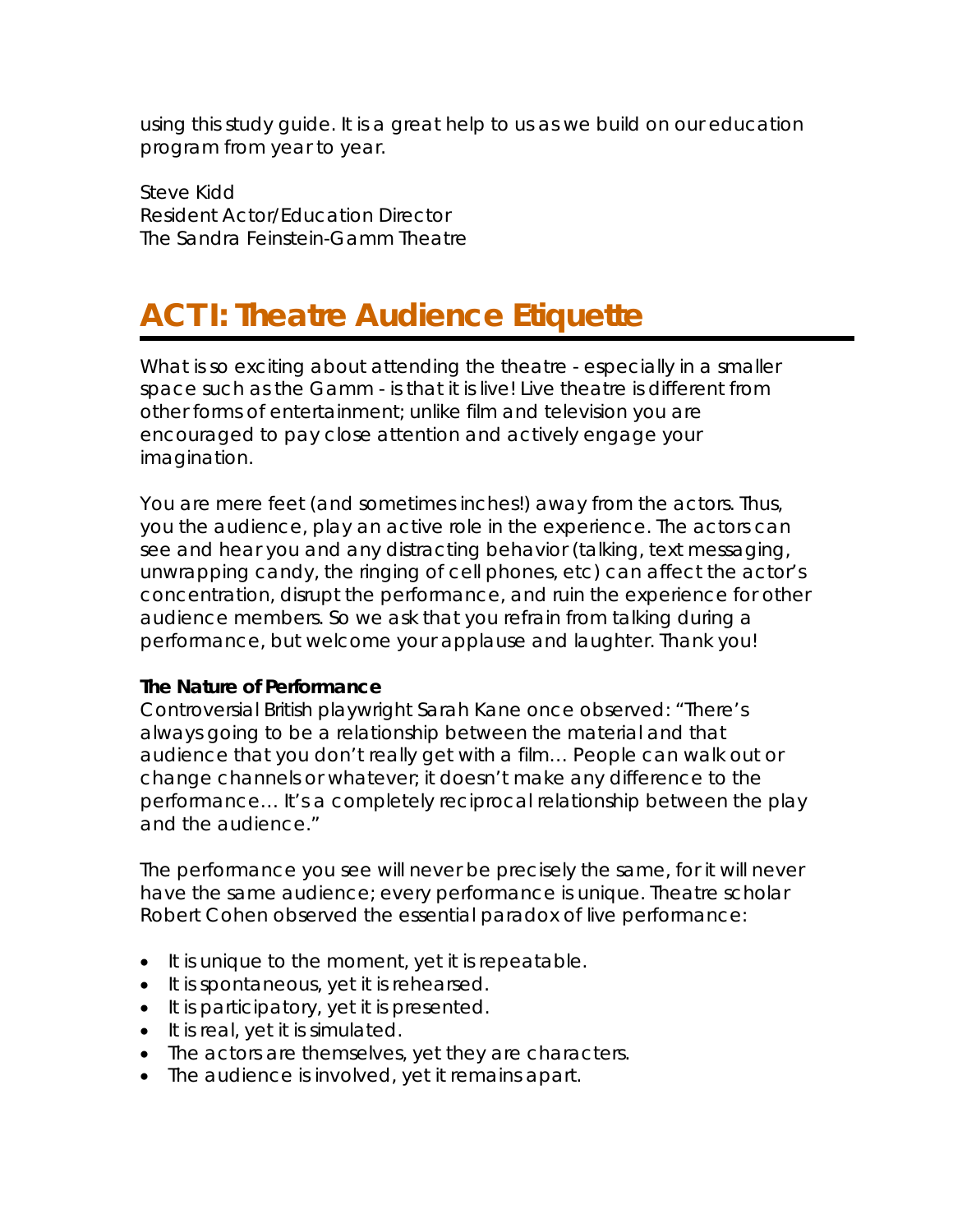"Theatre is not just another genre, one among many. It is the only genre in which, today and every day, now and always, living human beings address and speak to other human beings… It is a place for human encounter, a space for authentic human existence…"

-Vaclav Havel, President of the Czech Republic and Playwright (From Robert Cohen's *Theatre: Brief Version*)

**Discuss with your students the particular demands and benefits of attending a live performance. Perhaps have them brainstorm how theatre is different from film, television and sporting events.** 

## **ACT II: Amy Herzog &**  *After the Revolution*



**Amy Herzog** was born in Highland Park New Jersey. She holds an M.F.A. in Playwriting from the Yale School of Drama (Audrey Wood Scholarship) and a B.A. in English from Yale University (Henry H. Strong Prize in American Literature). She received the 2008 Helen Merrill Award for Aspiring Playwrights, was the 2010 Playwright in Residence at Ars Nova, and was awarded the prestigious Whiting Writer's Award for her play *Bellville* in 2011. Her plays have been produced at Ensemble Studio Theater, American Conservatory Theater in San Francisco, The Williamstown Theater Festival, The Actors Theatre of Louisville and the Yale School of Drama; she has had readings and workshops at Manhattan Theater Club, New York Stage and Film, Arena Stage in Washington, D.C., The Black Dahlia in Los Angeles, Ars Nova, and The Rattlestick Playwrights Theatre, among others. She recently completed commissions for the Yale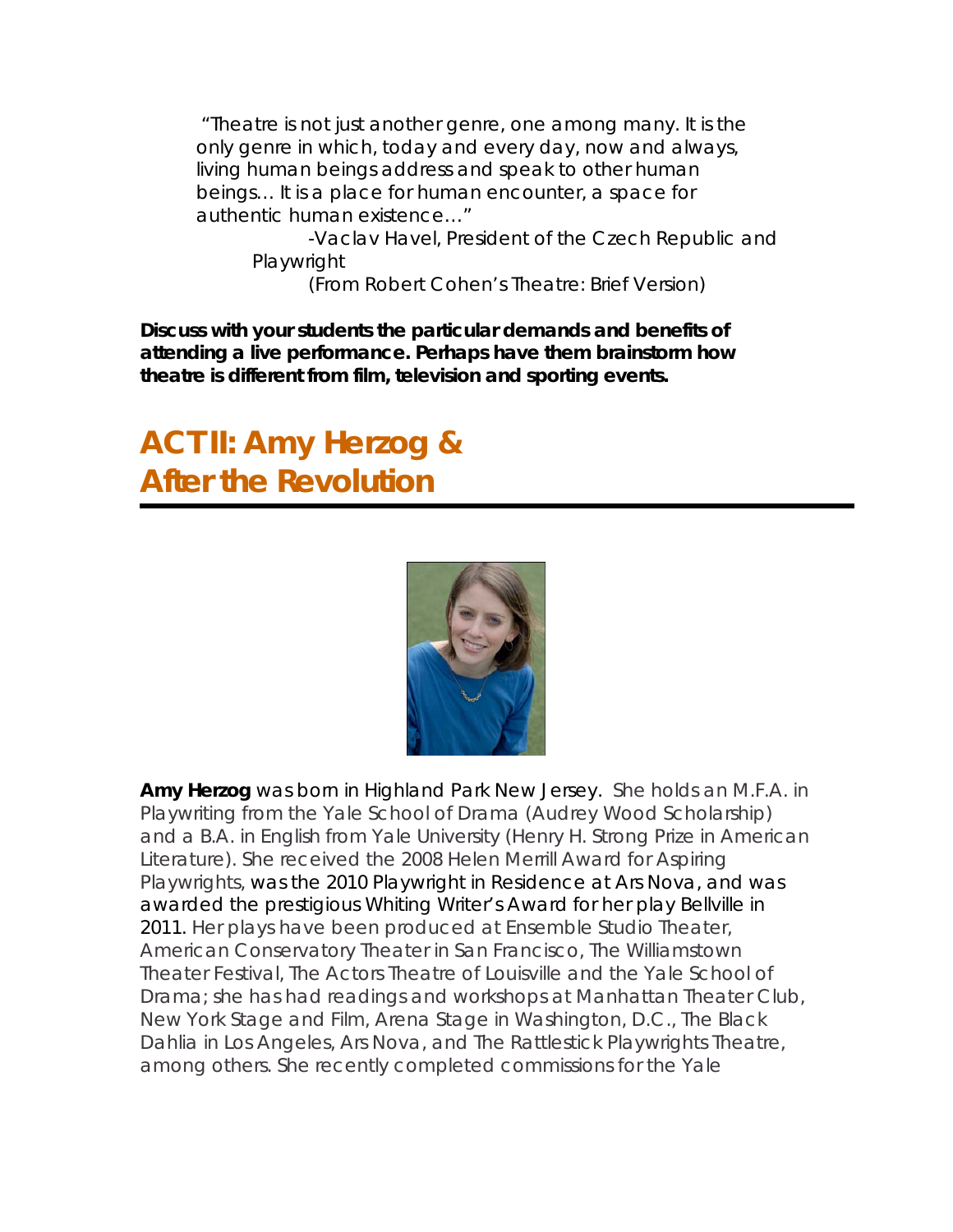Repertory Theatre and the Williamstown Theatre Festival. She currently teaches playwriting at Yale lives in Park Slope Brooklyn.

#### **About** *After the Revolution***:**

*After the Revolution* was commissioned by the Williamstown Theater Festival in Massachusetts and was performed at Playwrights Horizons Off-Broadway. It received a Lillian Hellman Award and was named in the Annual Best Plays Theater Yearbook as one of the ten Best Plays of 2010- 2011. *After the Revolution* was inspired by Amy's own Marxists grandparents, as was her play *4,000 Miles.* 

### **Characters and Setting**

*After the Revolution* centers on the late Joe Joseph, a fictional famed Marxist and activist, and his granddaughter Emma who has started an advocate's organization in his honor and memory. It takes place in New York and Boston in May and June of 1999, a year and a half after Joe Joseph's death.

*Ben Joseph*, Joe's middle child *Mel*, Ben's Partner *Leo Joseph*, Joe's oldest child *Vera*, Joe's second wife *Emma Joseph*, Ben's youngest daughter, an activist *Miguel*, Emma's boyfriend *Morty*, a donor to Emma's fund *Jess*, Ben's older daughter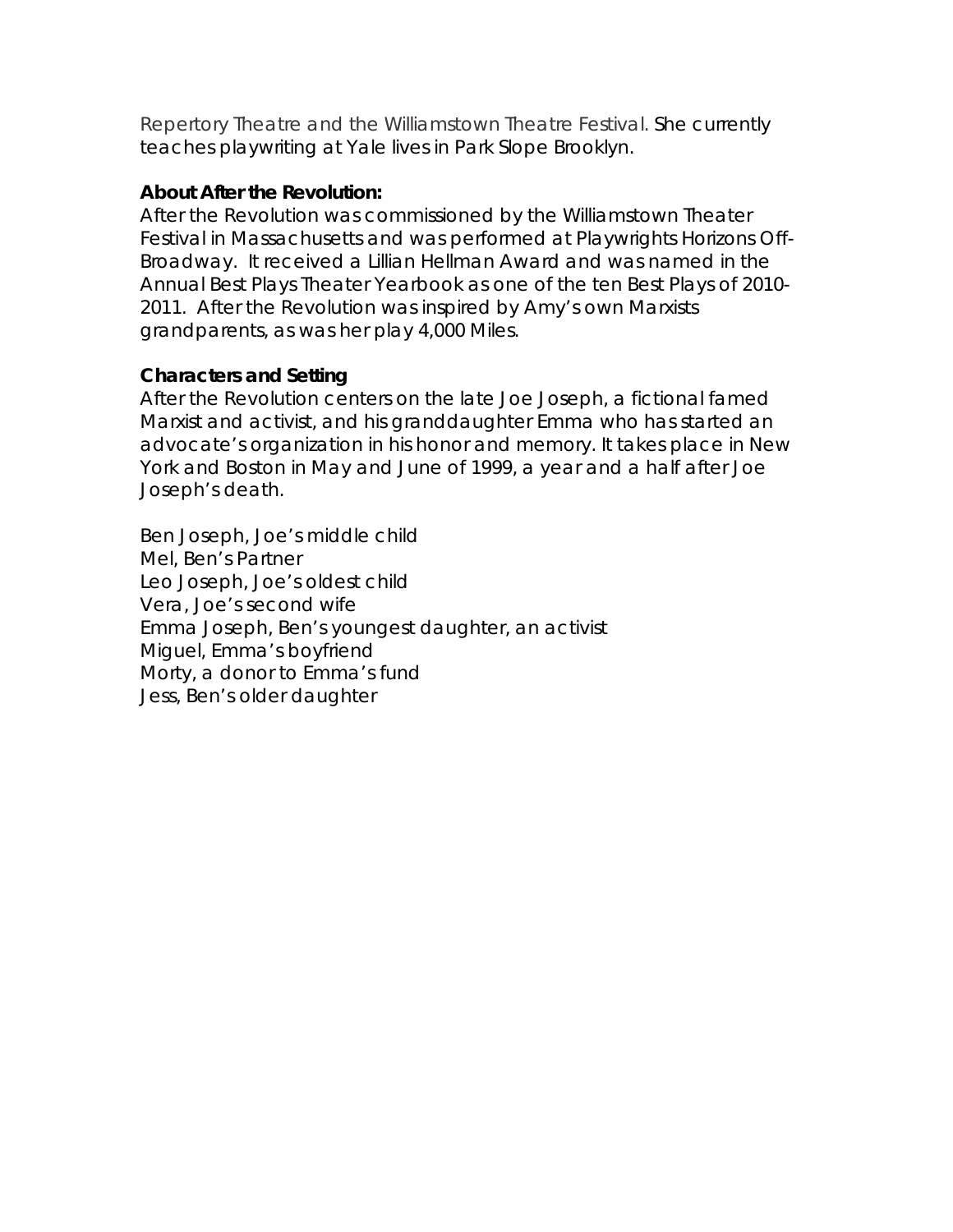## **ACT III: Our Production**



## **From the Director: Decency**

*In such a world of conflict, a world of victims and executioners, it is the job of thinking people, as Albert Camus suggested, not to be on the side of the executioners.*

**- Howard Zinn** 

*"And you? Perhaps a bit to the left?" "I believe in kindness," he said. "Compassion. We don't have a party."*  **-Alan Furst,** *Dark Voyage*

Those among us of a certain age and even casual students of history are probably familiar with the following exchange from the Army-McCarthy hearings of 1954:

*Joseph Welch: "…If it were in my power to forgive you for your reckless cruelty I would do so. I like to think I am a gentle man but your forgiveness will have to come from someone other than me." Senator Joseph McCarthy: "May I say that, uh, Mr. Welch talks about this being cruel and reckless—"* 

*Joseph Welch(interrupting): "Senator, may we not drop this? …Let us not assassinate this lad further, Senator. You've done enough. Have you no sense of decency, sir? At long last, have you left no sense of decency?\**

Though the context and eventual demise of McCarthy's communist "witch hunt" of the early 1950's is far more complex, the legend of its proceedings credits the gentlemanly army lawyer Joseph Welch with quite possibly America's supreme "J'accuse" moment, a historically stunning revelation that the Emperor (in this case a Senator from Wisconsin) was now and had always been stark naked. So whatever Welch's dramatic remarks achieved practically, their powerful simple eloquence will forever be a symbol of what so many wanted to but couldn't find the courage or circumstance to say.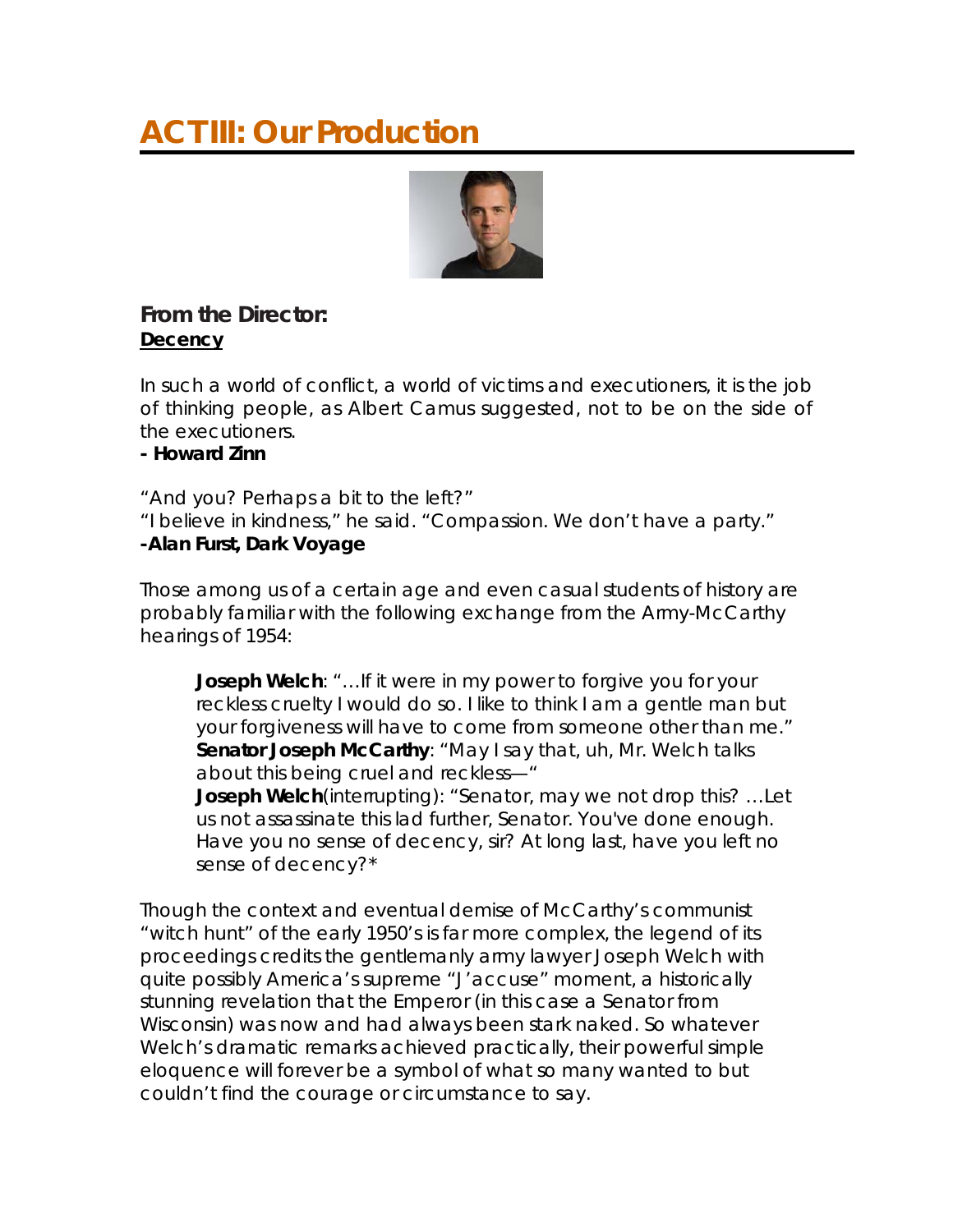What gets lost in the above transcript or even an audio recording of the event is what happens in the pause after Welch's "forgiveness will have to come from someone other than me." He bows his head before the microphone with a look of wizened sadness and disgust, for McCarthy, for himself, for the whole of these contemptible proceedings, the outpouring of what Arthur Miller dubbed the "built-in pestilence of the human mind." Then shaking his head back and forth he utters something between a sharp breath of exasperation and an exclamatory, whispered "damn" before leaning back against his chair in *momentary* resignation. McCarthy takes his cue and like a spent ham actor at the end of a long run drones out the next part of the tired, third rate script. But Welch has had enough, he leans back towards the microphone… the rest is history. It is a moment of revelatory humanness, a *catharsis*. A seemingly modest "thinking" man recognizes his commonality with the "victims" and confronts the "executioner."

Amy Herzog's brilliant *After the Revolution* invites each of us, like Joseph Welch, to indulge that pause, to take the measure of our own dignity so as to understand the full breadth of others'. It is a play about identity and ideals, family politics and geo-politics that demands we move beyond the *political,* that is the oversimplified view that sees human as pawns in a battle of ideologies, that we are red or blue cheerleaders screaming from the sidelines to the clichéd, soundbite cacophony of the culture wars. Yes, identity matters, ideals matter, family matters, all of which is to say humanity matters, so then must decency.

We are proud to launch season 28 by introducing Amy Herzog to RI audiences. This production along with her newest, *Belleville,* and the long running Off-Broadway hit *4000 Miles* have trumpeted the arrival of a major new voice in the American Theatre. Tough-minded, unsentimental and complex, hers is deeply personal and powerfully political writing that calls to mind Ibsen, Miller and most closely, Clifford Odets classic *Awake and Sing* (staged here at the Gamm in 2009). *After The Revolution* was first produced at the Williamstown Theater Festival two summers ago, followed by an acclaimed NYC run. Since then friends and colleagues who had seen it would contact me and say, "I just saw a great GAMM play." I couldn't agree more. Enjoy.

-Tony Estrella

**\***This clip is a great conversation starter and is available on You Tube at http://www.youtube.com/watch?v=Po5GlFba5Yg.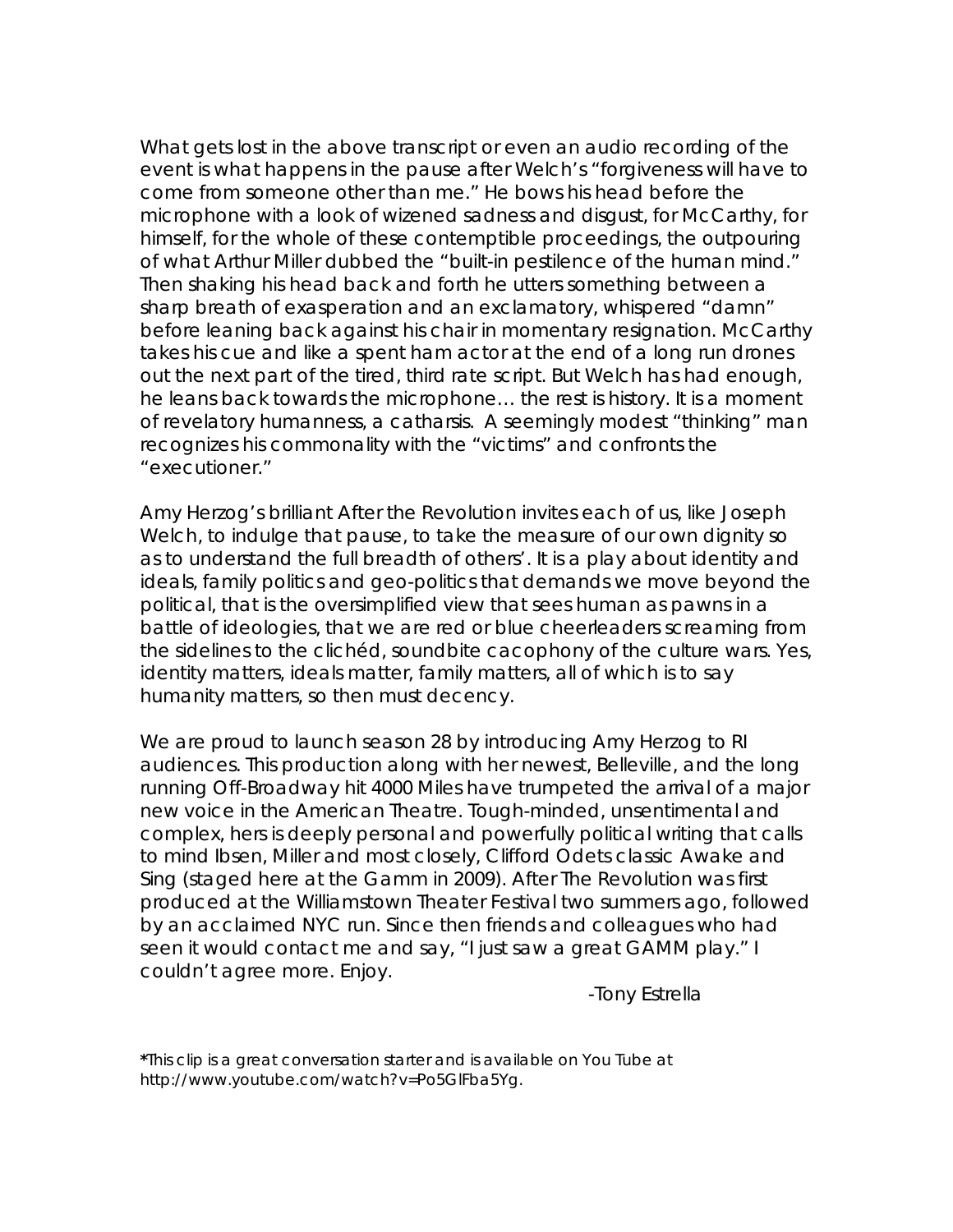## **Dramaturgical Notes: By Jennifer Madden,** *Gamm Theatre Resident Scholar*

#### **All in the Family: The Work of Amy Herzog**

*New York Times* critic Charles Isherwood observes of playwright Amy Herzog, "It is rare for a young playwright to be in such confident command of all the theater's resources."

33-year old Herzog, a graduate of the Yale School of Drama, has quickly established a reputation as a formidable playwright, interrogating complicated familial relationships and Leftist politics with rigor and bracing lack of sentimentality. Her two most successful plays*, After the Revolution* and *4000 Miles*, are semi-autobiographical, drawing heavily from her extended family's radical past. As in *After the Revolution*, Herzog's paternal step-grandfather, Julius Joseph, was also a blacklisted Communist. What's more, his activities as a Soviet spy were publicly revealed in 1999, causing intense reverberations within the Joseph/Herzog clan. (Side note #1: Herzog's biological grandfather Arthur Herzog Jr., wrote the Billie Holiday classic "God Bless the Child").

Herzog's 95-year-old grandmother, Leepee Joseph, still politically active and unrepentantly Marxist, provides even richer source material, serving as the inspiration for the firebrand Vera Joseph, a character appearing in both *After the Revolution* and *4000 Miles*. (Side note #2: Like the protagonist in *4000 Miles*, Herzog once rode her bike from New Haven to San Francisco as a Habitat for Humanity fundraiser). Themes of intergenerational dynamics run throughout much of her work; the present constantly interacts with the past. Emma Joseph shares deep sympathies with 80-ish family friend and benefactor Morty and intensely spars with Vera. Herzog's writing (described as "surefooted and quietly brilliant" by critic Gerard Raymond) rejects cliché; sage elder gently passing down hard-earned wisdom or young upstart ignorantly infantilizing her elders. Herzog's characters are at turns tender and tough-minded, generous and cruel. Each side respects the other enough to tell hard truths and treat each other like intellectual equals and adults.

Herzog has received several major writing awards and teaches playwriting at Yale. Other works include: The Wendy Play, Hungry and Belleville.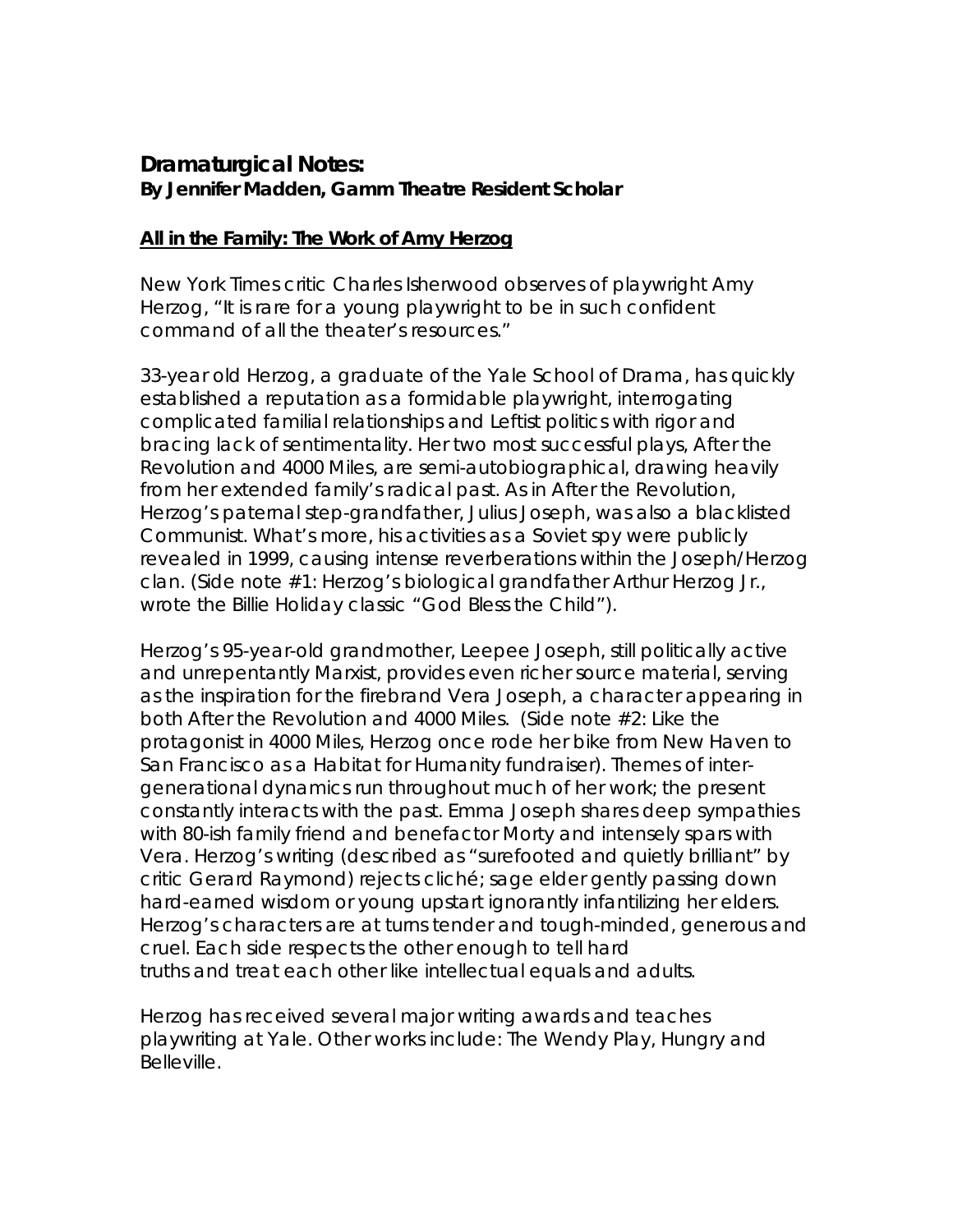#### **Fifty Shades of Gray: Amy Herzog's Revolution**

*It can be hard, can't it? Even for very bright, well-meaning people. In a tough situation, to know what's right?*  -**Morty,** *After the Revolution*

Revolution by its very nature is violent and cataclysmic. It destroys existing structures while creating new forms, leaving behind upheaval and chaos. Playwright Amy Herzog's *After the Revolution* examines revolutions both political and personal, and the carnage they leave in their wake. The Josephs, a family of proud Marxists, are stunned by revelations concerning their revered patriarch, Joe Joseph, a blacklisted Communist. As a family, they are forced to reexamine their mythology and very identity.

No one is more stunned, however, than Joe's granddaughter and political heir, Emma Joseph—a young lawyer who recently established the Joe Joseph Fund, an organization devoted to battling social and legal injustice. At the time of the play's revelation, the organization's focus is the exoneration of Mumia Abu-Jamal. The former Black Panther and outspoken radical was convicted and sentenced to death in 1982 for the murder of police officer Daniel Faulkner. Abu-Jamal's defenders believe race and radical politics erased any possibility of a fair trail, making him a global symbol of judicial impartiality and institutionalized racism. (In 2011, Abu-Jamal's sentence was reduced to life in prison.)

Historically, many American Communists regarded systematic racism as a symptom of a hopelessly corrupt and decaying political structure; and, like civil rights activists, were widely demonized for their views. Of course, any discussion about American Communism must include convicted Soviet spies Julius and Ethel Rosenberg. Rosenberg supporters, like those of Abu-Jamal, believed the couple were tragic victims of both their unpopular ideology and the national tenor of hysterical McCarthyism, making a fair trial all but impossible. Yet in 2008, after decades of proclaiming his innocence, co-defendant Morton Sobell admitted that he and Julius Rosenberg were indeed Soviet spies.

After seeing Herzog's play, Robert Meeropol, the Rosenbergs' younger son, wrote:

Those of us who grew up as "red diaper babies" were taught that the right-wing lies and the left tells the truth. More specifically, the line was that during the McCarthy period reactionaries, conservatives, middle of the roaders and most liberals falsely accused and persecuted communists of being spies for the Soviet Union. We were taught as children that those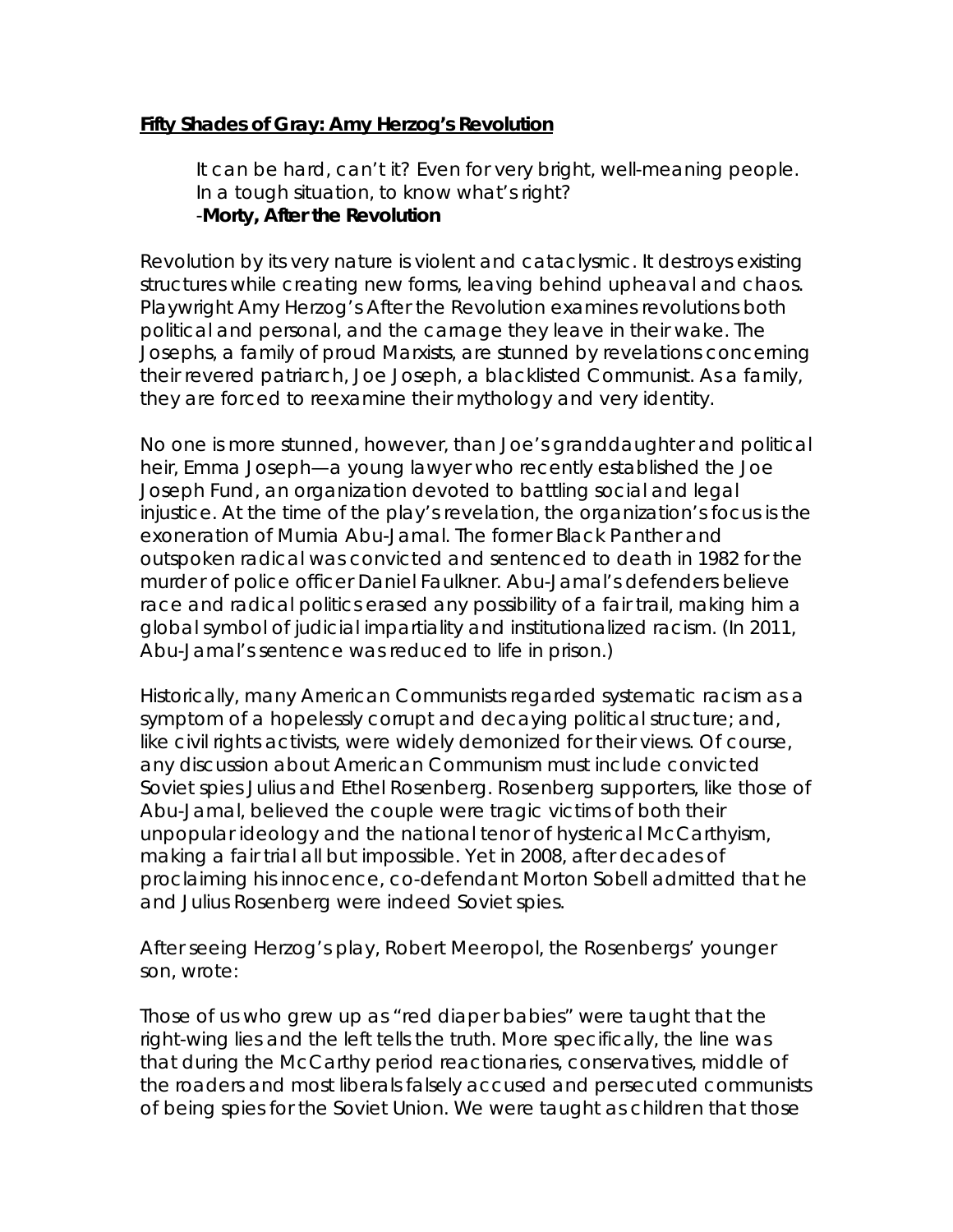accused were guilty of nothing more than holding opinions that were opposed to those who were in power. But while many of the charges against left-wingers were false, reality was more complicated than we were led to believe. The right-wing had not cornered the market on dishonesty. The scenario of discovery and betrayal depicted in *After the Revolution* played out repeatedly in progressive families across the country as a new generation learned to deal with shades of gray."

These are the shades of gray Herzog explores. She refuses to offer a onesided polemic and she takes aim at the failings of the political left, as well as the right. What if Abu-Jamal, like Julius Rosenberg, is in fact guilty of his accused crimes? While this might lessen his efficacy as a useful political symbol would it erase the very real truth of entrenched racism? Can a symbol still have power and meaning if its nature changes? Does it lessen the value of a charitable institution like the Rosenberg Fund for Children or the Joe Joseph Fund? For many, Abu-Jamal's innocence or guilt is beside the point, serving as a critique of an inherently corrupt system. This, ultimately, is Emma Joseph's struggle: that there may be more than one side to a story and more than one truth.

## **ACT IV: Background, Themes, & Questions for Discussion**

Use this section to spark a conversation with your students about the material they will see in the play, to assign a research or a writing assignment. Their familiarity with these issues will enrich their viewing experience.

## **Communism, McCarthyism and HUAC**

**Communism** is a political theory derived from Karl Marx, advocating class war resulting in a class-less society in which all property is publicly owned and each person works and is paid according to their abilities and needs. The **House Un-American Activities Committee (HUAC)** was created in 1938 to investigate alleged disloyalty and subversive activities on the part of private citizens, public employees, and those organizations suspected of having Communist ties, especially registered members of the American Communist Party. In the post World War II atmosphere of fear and contempt for the Soviet Union, HUAC's activities commanded broad popular support and consistently attracted major headlines. Through its power to subpoena witness and hold people in contempt of Congress, HUAC often pressured witnesses to surrender names and other information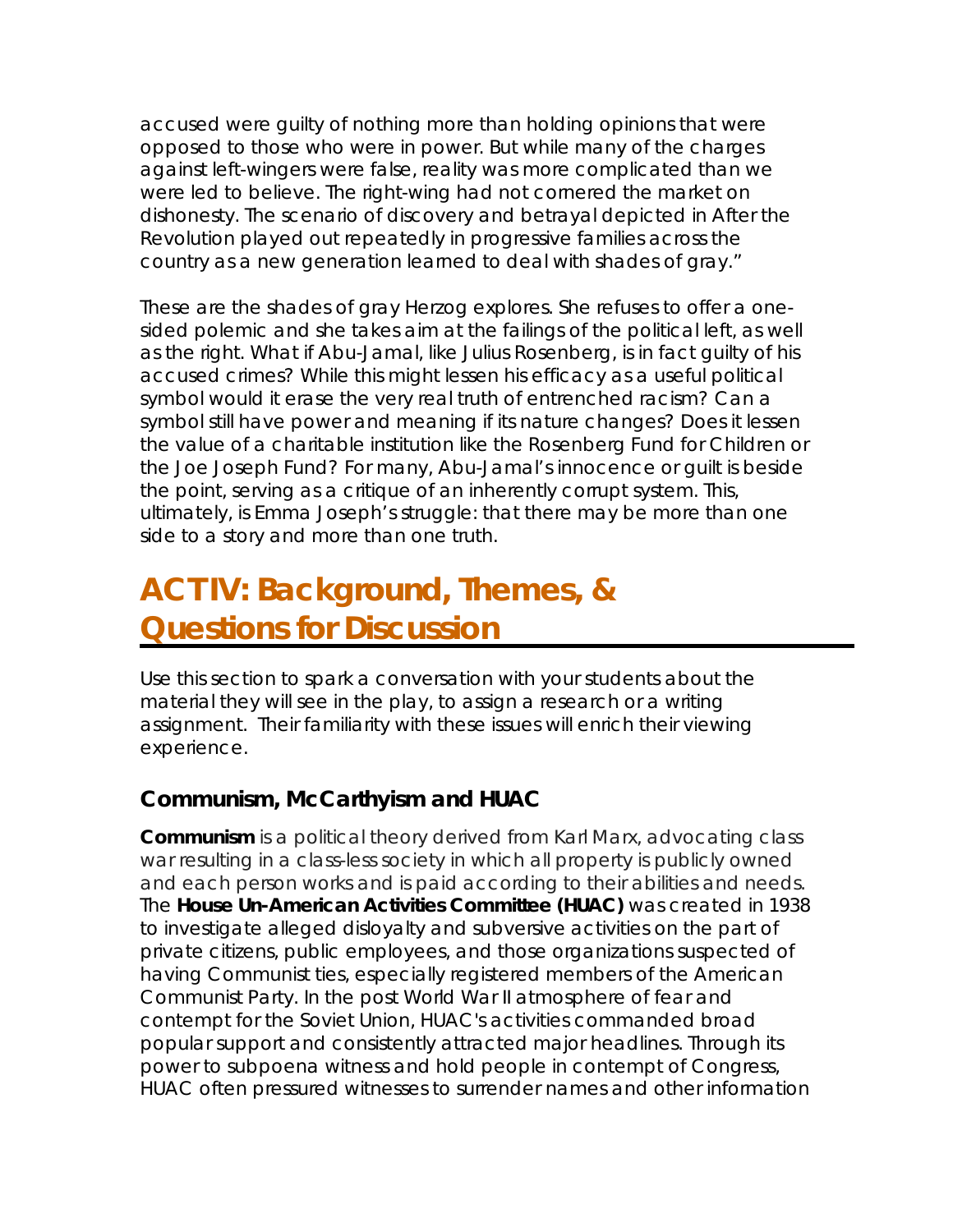that could lead to the apprehension of Communists and Communist sympathizers. Committee members often branded witnesses as "red" if they refused to comply or hesitated in answering committee questions. More importantly, however, the questioning style and examination techniques employed by HUAC served as the model upon which **Senator Joseph McCarthy** would conduct his investigative hearings in the early 1950s.

In *After the Revolution,* Joe Joseph has been put on trial, accused of being a Communist spy for Russia because of his government work and affiliation with the American Communist Party. Communism was seen as a threat to Capitalism, freedom and democracy in the United States during a time known as the *Second Red Scare*. It lasted roughly from 1950 to 1954 and was characterized by heightened fears of Communist influence on American institutions and espionage by Soviet agents. During this time, Republican U.S. Senator Joseph McCarthy of Wisconsin began anti-Communist pursuits, and thus "**McCarthyism"** was born. McCarthyism is the practice of making accusations of disloyalty, subversion, or treason without proper regard for evidence. The term McCarthyism was originally coined to criticize Senator McCarthy, but soon took on a broader meaning, describing the excesses of similar efforts. It is now used more generally to describe unsubstantiated accusations, as well as attacks on the character or patriotism of political adversaries. During the **"McCarthy era"**, thousands of Americans were accused of being Communists or Communist sympathizers (*Including Playwright Arthur Miller, see below*) and became the subject of aggressive investigations and questioning before government panels, committees and agencies. Suspicions were often given credence despite inconclusive or questionable evidence, and the level of threat posed by a person's real or supposed leftist associations or beliefs was often greatly exaggerated. Many people suffered loss of employment and/or destruction of their careers; some even suffered imprisonment. Most of these punishments came about through trial verdicts later overturned and laws that would be declared unconstitutional. Following Senator McCarthy's censure, however, and his subsequent departure from the Senate, the American public grew increasingly wary of the "redbaiting" techniques employed by HUAC and others. The work of HUAC continued to decline in importance throughout the late 1950s and early 1960s until the committee itself was renamed the House Internal Security Committee in 1969, prefiguring its eventual abolition in 1975.

#### *Questions for discussion:*

• *How does Emma feel about her Grandfather, Joe Joseph, being a communist?*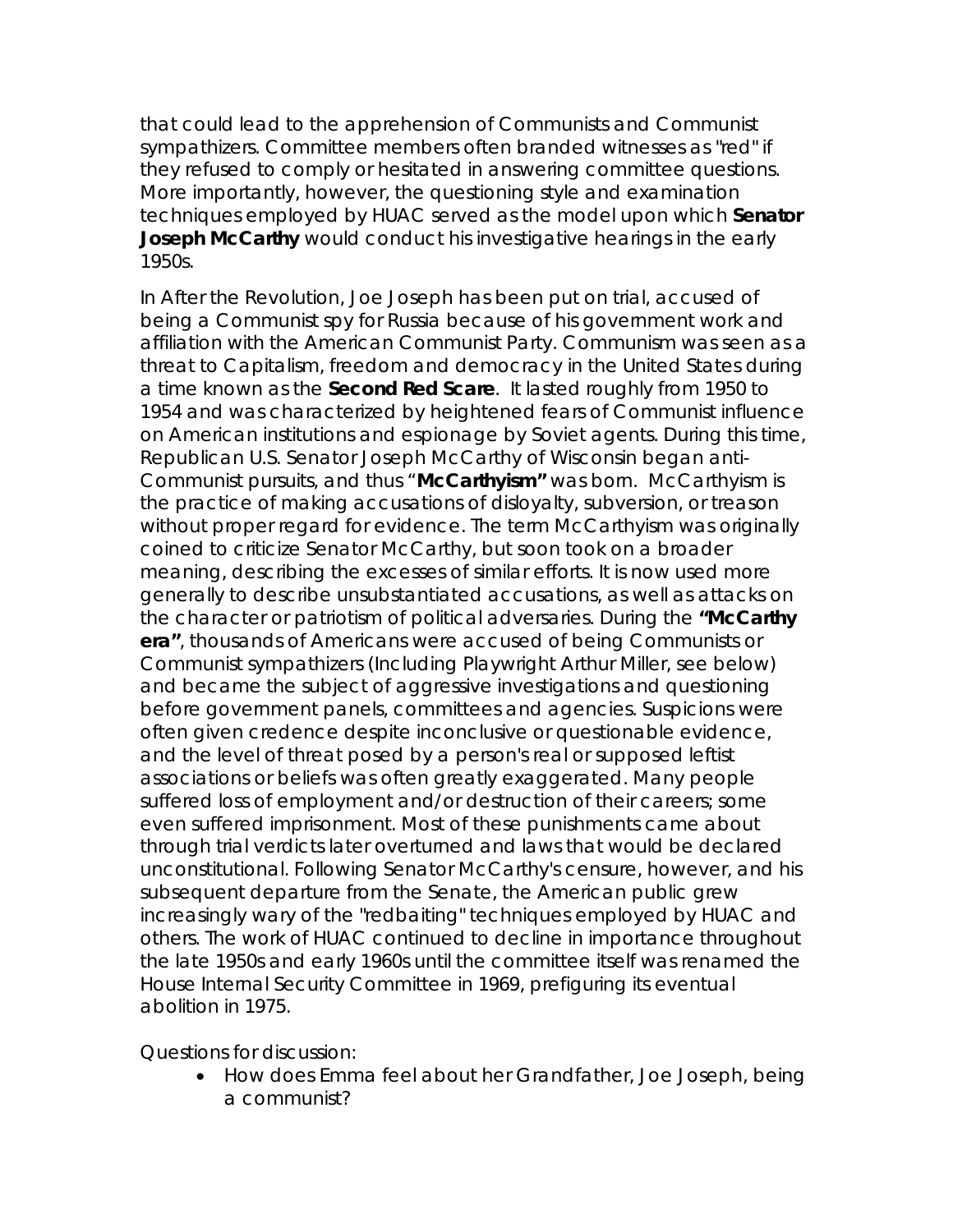- *What was Joe Joseph's experience being interrogated as part of the McCarthy trials?*
- *How does Emma's work through her organization, The Joe Joseph Foundation, relate to her grandfather's beliefs?*

## **McCarthy on Trial**

The Army v. McCarthy hearings lasted from April 22 to June 17, 1954. The media coverage greatly contributed to McCarthy's decline in popularity and his eventual censure by the Senate in December 1954. Show your students the clip of Senator McCarthy being tried by Attorney Welch, available on You Tube at

http://www.youtube.com/watch?v=Po5GlFba5Yg and quoted by Tony Estrella in his essay *Decency* (above).

### *Questions for discussion:*

- *What does Welch mean by decency? What does decency mean to you?*
- *Does Emma Joseph have decency toward her Grandfather, Joe Joseph?*

## *After the Revolution* **and** *The Crucible*

The shared medium and parallel themes of *After the Revolution* and *The Crucible*, which is part of the high school curriculum, make them a natural pairing for the classroom. You can use your own established lesson plans for *The Crucible* as an introduction to attending the performance of *After the Revolution*.

*The Crucible* was written by the American playwright Arthur Miller. Miller wrote the play as an allegory of **McCarthyism**, after speaking with his friend and collaborator Elia Kazan, who had appeared before HUAC in 1952. Later that year, Miller traveled to Salem, Massachusetts to research the witch trials of 1692 and the play opened in early 1953. When Miller applied in 1956 for a routine renewal of his passport, the **HUAC** subpoenaed him to appear before the committee. Before appearing, Miller asked the committee not to ask him to name names, to which the chairman agreed. When Miller attended the hearing the committee reneged on the chairman's promise and demanded the names of friends and colleagues who had participated in similar activities. Miller refused to comply, saying "I could not use the name of another person and bring trouble on him." As a result, a judge found Miller guilty of contempt of Congress in May 1957. However, in 1958, his conviction was overturned by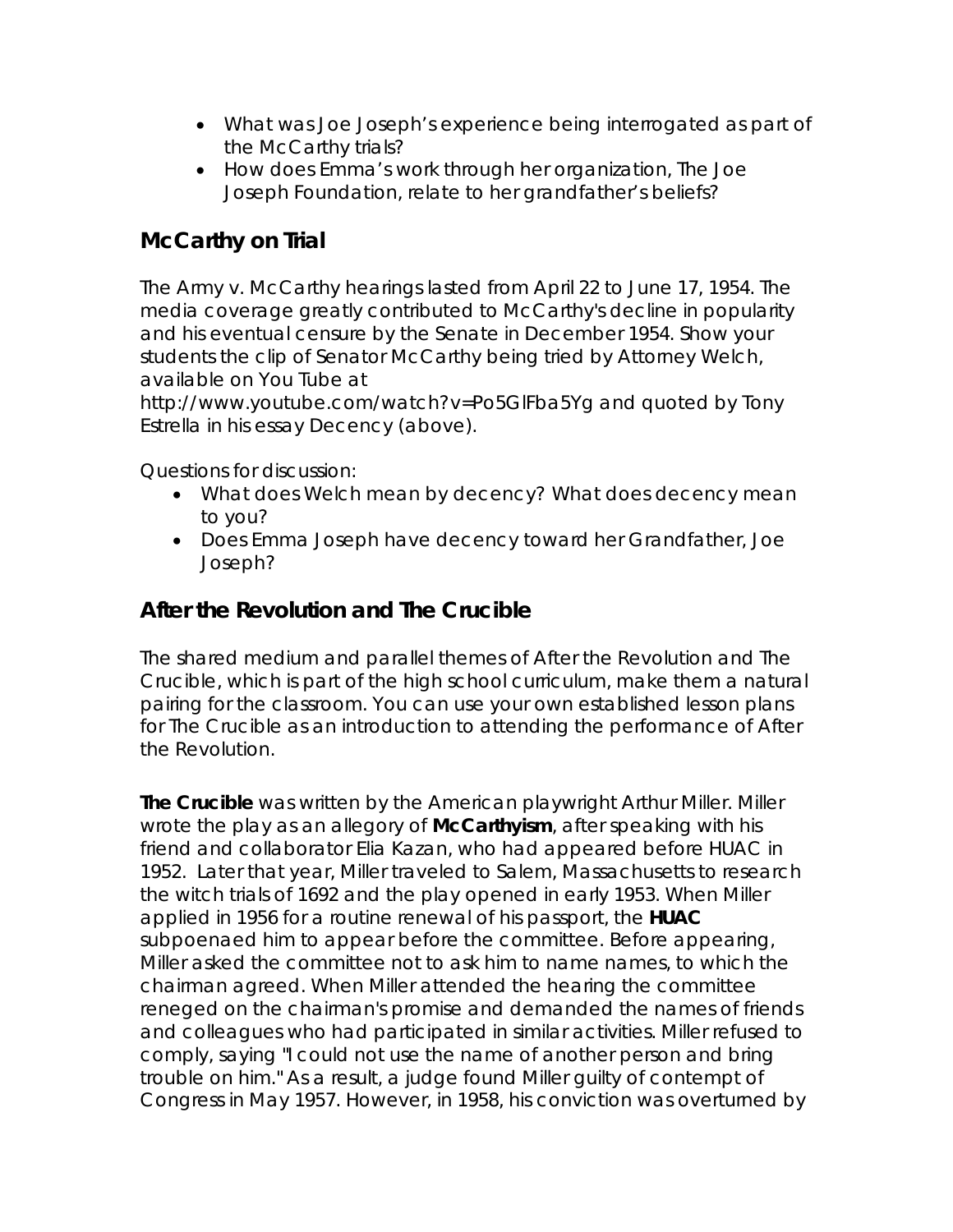the court of appeals, which ruled that Miller had been misled by the chairman of the HUAC.

*Question for discussion:* 

- *A crucible is a severe test or trial. What are the crucibles John Proctor and Emma Joseph face? How are they different or similar?*
- *Both lead characters take a stand for what they believe in at the cost of something else. What do they each sacrifice and for what cause?*
- *How does Miller's quote* "I could not use the name of another person and bring trouble on him." *relate to Emma's feelings about her Grandfather? How does it relate to John Proctor's view of himself?*

## **ACT V: Activities for the Classroom**

## **Personal Writing**

Writers often say, write about what you know. Amy Herzog did just that, and based the characters of Joe Joseph and Vera on her own grandparents. *After the Revolution* is a great example of personal writing for students to use to start their own piece.

*Writing Prompts:* 

- *What stories might you be able to develop based on the people who matter to you?*
- *What issue is of particular importance to you? If you could start a foundation like the fictional Joe Joseph Foundation, what would be your cause?*
- *Research historical accounts of McCarthy and HUAC trials. Write a fictionalized personal account of appearing before HUAC.*

## **Research**

In *After the Revolution* Emma's organization, The Joe Joseph Fund, is working to help **Mumia Abu-Jamal**. Have your students research Mr. Abu-Jamal. Why did Emma chose this cause for her fund? What do Joe and Mumia have in common?

## **Word Images Activity**

## Description:

This activity helps students explore the multiple connotations of words. The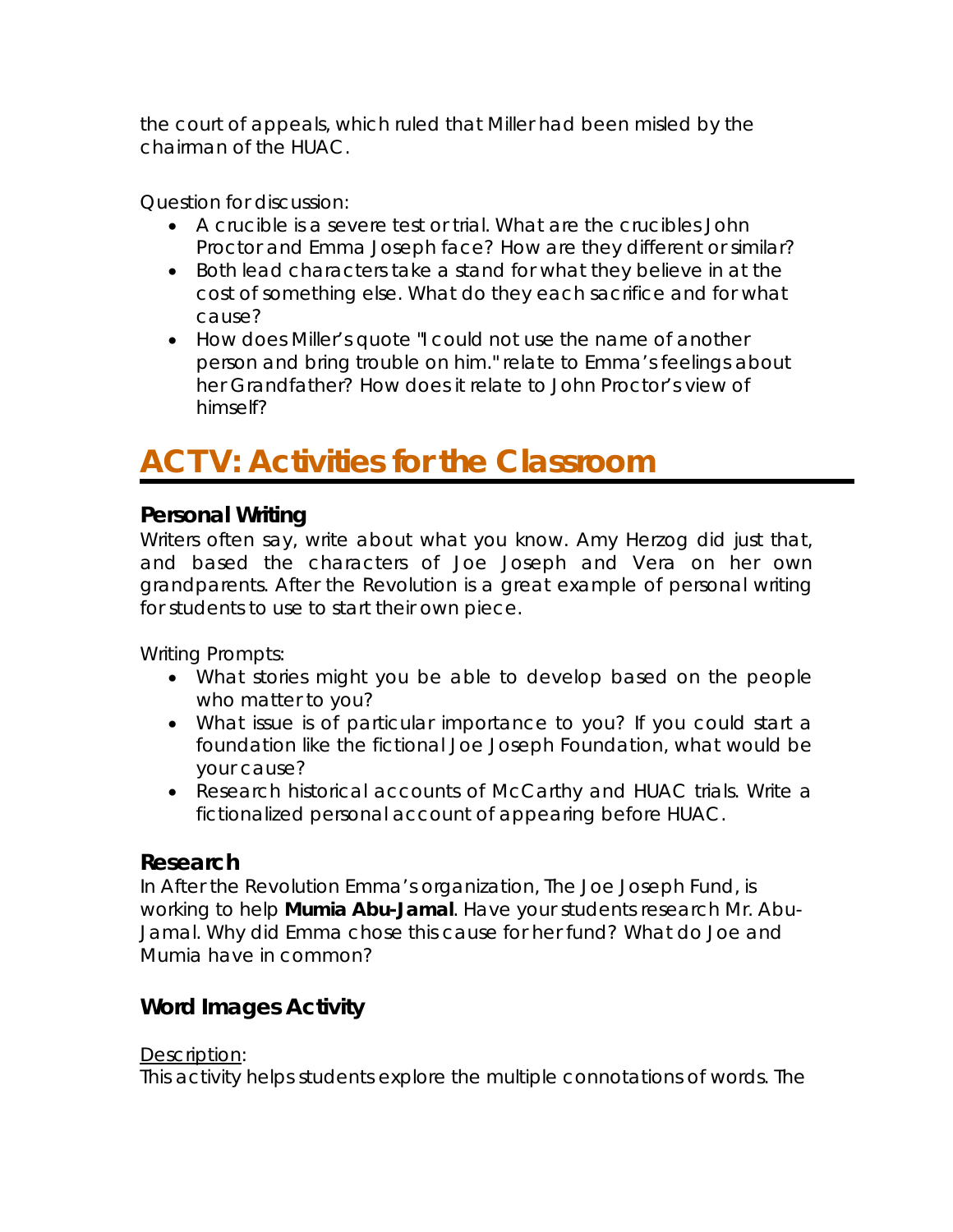physicalization of words is also a way to help students begin to perform text at a basic level.

#### Preparation:

Select meaningful words from *The Crucible* or *After the Revolution* before your students read the text or see the performance; words might indicate essential themes or they might be new vocabulary for students. [i.e. Witch Hunt, ideals, hero]

### Procedure:

1. Divide students into small groups.

2. Give each group a word.

3. Each group will brainstorm 5 words that relate to or embody the assigned word.

4. For each word, the entire group will create a frozen sculpture capturing that word.

5. Connect all of the images, performing one to the next, fluidly. Before each sculpture call out, chant, or sing the word the sculpture represents. Consider incorporating pieces of the text into the sculpture work.

6. Perform.

*Reflection:* 

- *Which sculptures were surprising?*
- *Did any sculptures make you think about the words in a different way? What do you think this text might be about based on the words you heard?*
- *Return to these tableaus while reading The Crucible or after seeing After the Revolution and reflect on the images in the text and production.*